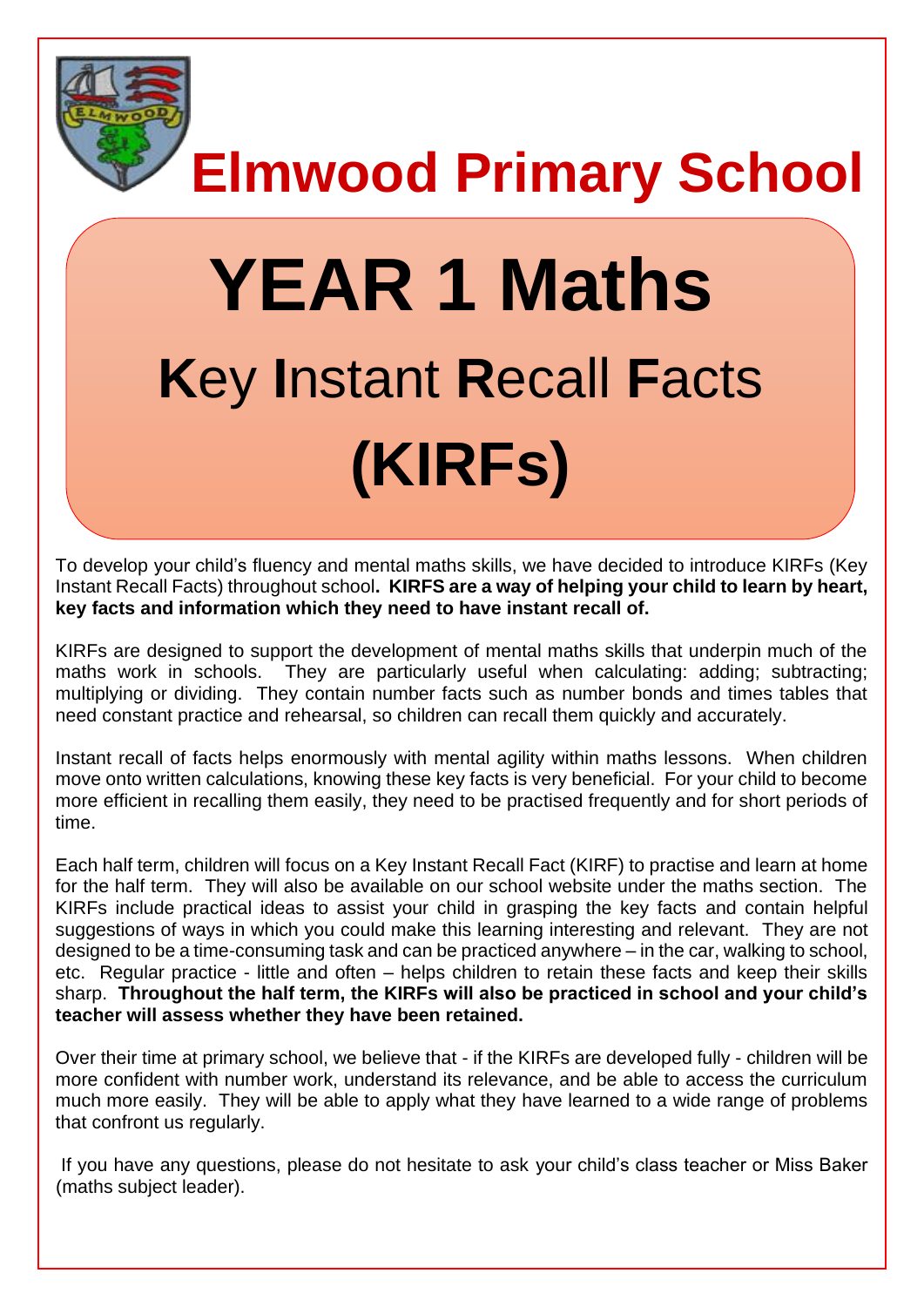

# **K**ey **I**nstant **R**ecall **F**acts **YEAR 1** – Autumn 1

### **I know one more and one less with numbers up to 20**

By the end of this half term, children should know the following facts. The aim is for them to recall these facts **instantly**.

> One more than 1 One more than 2 One more than 3 (etc.)

> One less than 20 One less than 19 One less than 18 (etc.)

**Key Vocabulary** What is **one more** than 6? What is **one less** than 15?

#### **Top Tips**

The secret to success is practising **little** and **often**. Use time wisely. Can you practise these KIRFs while walking to school or during a car journey? You do not need to practise them all at once; perhaps you could have a fact of the day. If you would like more ideas, please speak to your child's teacher.

Use practical resources - Your child has ten pieces of carrot on their plate. What would one more / one less be?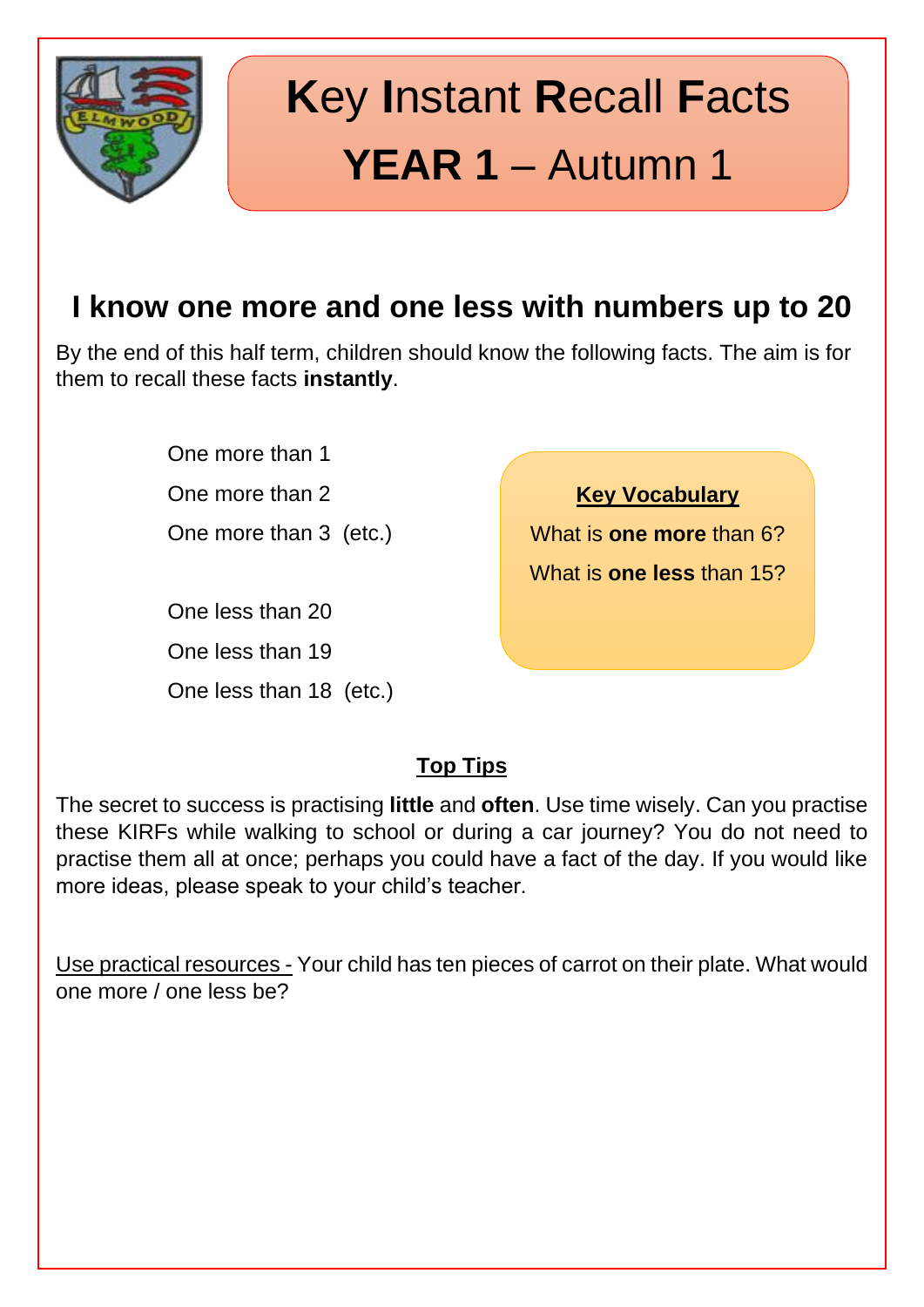

# **K**ey **I**nstant **R**ecall **F**acts **YEAR 1** – Autumn 2

### **I know number bonds for each number to 6**

By the end of this half term, children should know the following facts. The aim is for them to recall these facts **instantly**.

| $0 + 1 = 1$ | $0 + 4 = 4$ | $0 + 6 = 6$ |                                       |
|-------------|-------------|-------------|---------------------------------------|
| $1 + 0 = 1$ | $1 + 3 = 4$ | $1 + 5 = 6$ | <b>Key Vocabulary</b>                 |
|             | $2 + 2 = 4$ | $2 + 4 = 6$ | <b>First we have 3, then we</b>       |
| $0 + 2 = 2$ | $3 + 1 = 4$ | $3 + 3 = 6$ | add 2, now we have 5.                 |
| $1 + 1 = 2$ | $4 + 0 = 4$ | $4 + 2 = 6$ | <b>First we have 5, then we</b>       |
| $2 + 0 = 2$ |             | $5 + 1 = 6$ | take away 1, <b>now</b> we<br>have 4. |
|             | $0 + 5 = 5$ | $6 + 0 = 6$ | What is 3 add 2?                      |
| $0 + 3 = 3$ | $1 + 4 = 5$ |             |                                       |
| $1 + 2 = 3$ | $2 + 3 = 5$ |             | What is 2 plus 2?                     |
| $2 + 1 = 3$ | $3 + 2 = 5$ |             | What is 5 take away 2?                |
| $3 + 0 = 3$ | $4 + 1 = 5$ |             | What is 1 <b>less than</b> 4?         |
|             | $5 + 0 = 5$ |             |                                       |

### **Top Tips**

The secret to success is practising **little** and **often**. Use time wisely. Can you practise these KIRFs while walking to school or during a car journey? You do not need to practise them all at once; perhaps you could have a fact of the day. If you would like more ideas, please speak to your child's teacher.

Use practical resources - Your child has one potato on their plate and you give them three more. Can they predict how many they will have now?

Make a poster – We use Numicon at school. You can find pictures of the Numicon shapes here: bit.ly/NumiconPictures – your child could make a poster showing the different ways of making 5.

Play Games – You can play number bond pairs online at [www.conkermaths.com](http://www.conkermaths.com/) and then see how many questions you can answer in just one minute.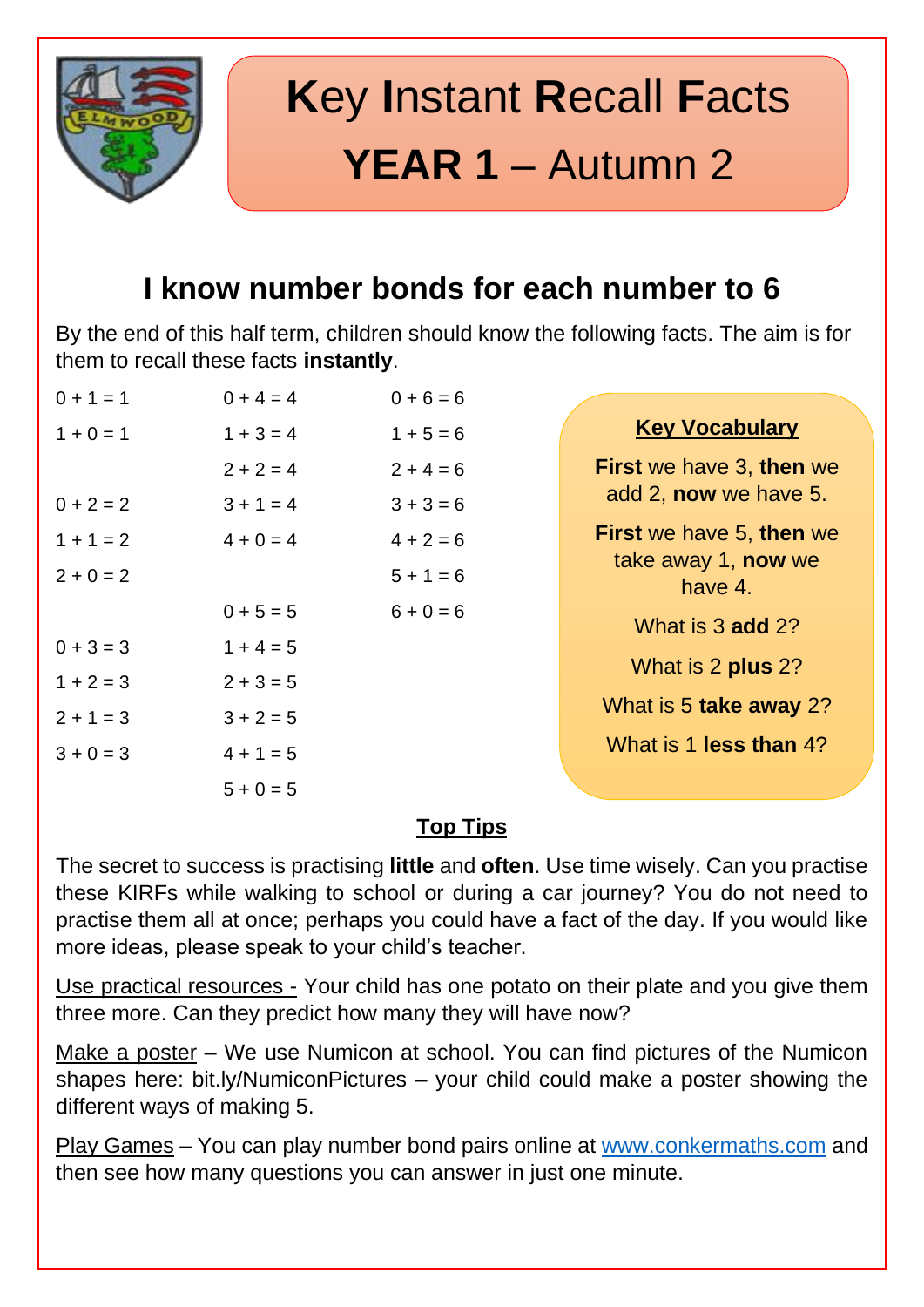

# **K**ey **I**nstant **R**ecall **F**acts **YEAR 1** – Spring 1

### **I know number bonds for each number to 10.**

By the end of this half term, children should know the following facts. The aim is for them to recall these facts **instantly**.

| $0 + 7 = 7$ | $0 + 8 = 8$ | $0 + 9 = 9$ | $0 + 10 = 10$ |
|-------------|-------------|-------------|---------------|
| $1 + 6 = 7$ | $1 + 7 = 8$ | $1 + 8 = 9$ | $1 + 9 = 10$  |
| $2 + 5 = 7$ | $2 + 6 = 8$ | $2 + 7 = 9$ | $2 + 8 = 10$  |
| $3 + 4 = 7$ | $3 + 5 = 8$ | $3 + 6 = 9$ | $3 + 7 = 10$  |
| $4 + 3 = 7$ | $4 + 4 = 8$ | $4 + 5 = 9$ | $4 + 6 = 10$  |
| $5 + 2 = 7$ | $5 + 3 = 8$ | $5 + 4 = 9$ | $5 + 5 = 10$  |
| $6 + 1 = 7$ | $6 + 2 = 8$ | $6 + 3 = 9$ | $6 + 4 = 10$  |
| $7 + 0 = 7$ | $7 + 1 = 8$ | $7 + 2 = 9$ | $7 + 3 = 10$  |
|             | $8 + 0 = 8$ | $8 + 1 = 9$ | $8 + 2 = 10$  |
|             |             | $9 + 0 = 9$ | $9 + 1 = 10$  |
|             |             |             | $10 + 0 = 10$ |

**Key Vocabulary**

What do I **add** to 5 to make 10?

What is 10 **take away** 6?

What is 3 **less than** 10?

**How many more** than 2 is 10?

They should be able to answer these questions in any order, including missing number questions e.g.  $1 + \bigcirc = 10$  or  $9 - \bigcirc = 8$ 

#### **Top Tips**

The secret to success is practising **little** and **often**. Use time wisely. Can you practise these KIRFs while walking to school or during a car journey? You do not need to practise them all at once; perhaps you could have a fact of the day. If you would like more ideas, please speak to your child's teacher.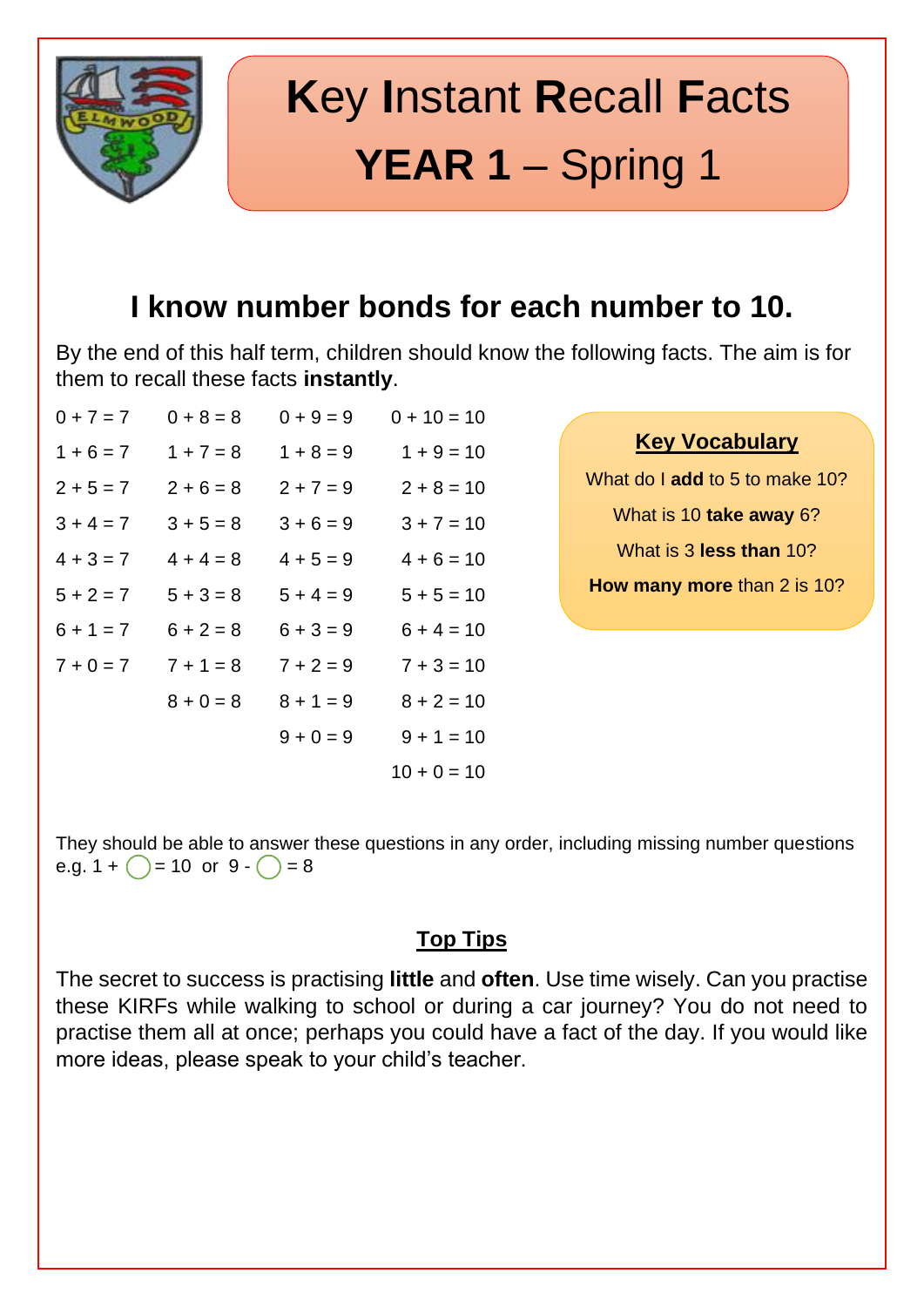

# **K**ey **I**nstant **R**ecall **F**acts **YEAR 1** – Spring 2

### **I know number bonds to 10**

By the end of this half term, children should know the following facts. The aim is for them to recall these facts **instantly**.

| $0 + 10 = 10$ | $2 + 8 = 10$ | $4 + 6 = 10$ |
|---------------|--------------|--------------|
| $10 + 0 = 10$ | $8 + 2 = 10$ | $6 + 4 = 10$ |
| $10 - 10 = 0$ | $10 - 8 = 2$ | $10 - 6 = 4$ |
| $10 - 0 = 10$ | $10 - 2 = 8$ | $10 - 4 = 6$ |
|               |              |              |
| $1 + 9 = 10$  | $3 + 7 = 10$ | $5 + 5 = 10$ |
| $9 + 1 = 10$  | $7 + 3 = 10$ | $10 - 5 = 5$ |
| $10 - 9 = 1$  | $10 - 7 = 3$ |              |
| $10 - 1 = 9$  | $10 - 3 = 7$ |              |

| <b>Key Vocabulary</b> |  |
|-----------------------|--|
|                       |  |

What is 3 **add** 2? What is 2 **plus** 2? What is 5 **take away** 2?

What is 1 **less than** 4?

They should be able to answer these questions in any order, including missing number questions e.g.  $6 + ( ) = 10$  or  $10 - ( ) = 3$ 

#### **Top Tips**

The secret to success is practising **little** and **often**. Use time wisely. Can you practise these KIRFs while walking to school or during a car journey? You do not need to practise them all at once; perhaps you could have a fact of the day. If you would like more ideas, please speak to your child's teacher.

Use practical resources - Your child has one potato on their plate and you give them two more. Can they predict how many they will have now?

Make a poster – We use Numicon at school. You can find pictures of the Numicon shapes here: bit.ly/NumiconPictures – your child could make a poster showing the different ways of making 5.

Play Games – You can play number bond pairs online at [www.conkermaths.com](http://www.conkermaths.com/) and then see how many questions you can answer in just one minute.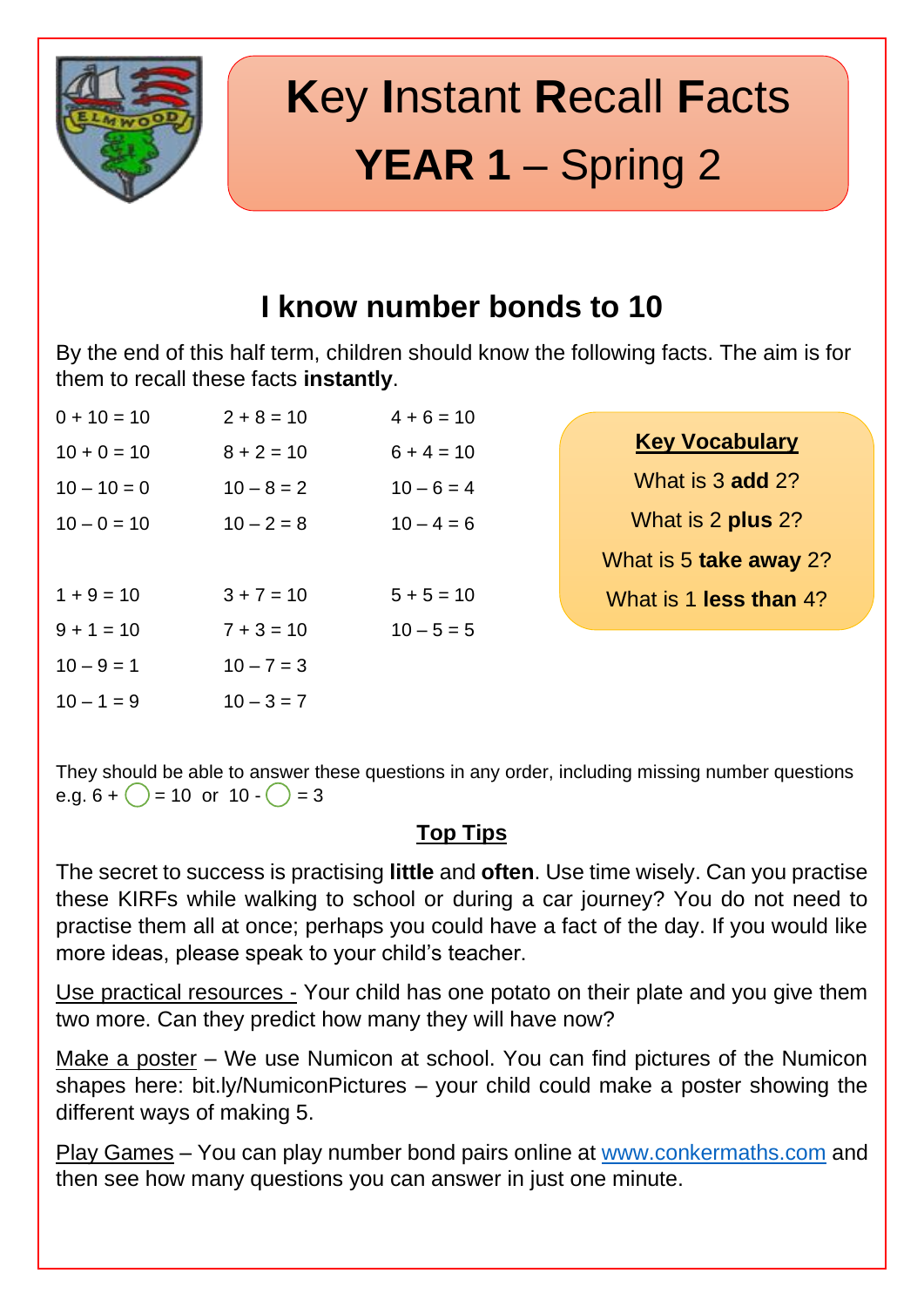

# **K**ey **I**nstant **R**ecall **F**acts **YEAR 1** – Summer 1

### **I know doubles and halves of numbers to 10**

By the end of this half term, children should know the following facts. The aim is for them to recall these facts **instantly**.

| $0 + 0 = 0$    | half of $0 = 0$  |
|----------------|------------------|
| $1 + 1 = 2$    | half of $2 = 1$  |
| $2 + 2 = 4$    | half of $4 = 2$  |
| $3 + 3 = 6$    | half of $6 = 3$  |
| $4 + 4 = 8$    | half of $8 = 4$  |
| $5 + 5 = 10$   | half of $10 = 5$ |
| $6 + 6 = 12$   |                  |
| $7 + 7 = 14$   |                  |
| $8 + 8 = 16$   |                  |
| $9 + 9 = 18$   |                  |
| $10 + 10 = 20$ |                  |
|                |                  |

**Key Vocabulary**

What is **double** 9?

What is **half** of 6?

#### **Top Tips**

The secret to success is practising **little** and **often**. Use time wisely. Can you practise these KIRFs while walking to school or during a car journey? You do not need to practise them all at once; perhaps you could have a fact of the day. If you would like more ideas, please speak to your child's teacher.

Ping Pong – In this game, the parent says 'Ping' and the child replies 'Pong'. Then the parent says a number and the child doubles it. For the harder version, the adult can say 'Pong' and the child replies 'Ping' then halves the number.

Practise online – Go to [www.conkermaths.com](http://www.conkermaths.com/) and then see how many questions you can answer in just 90 seconds.